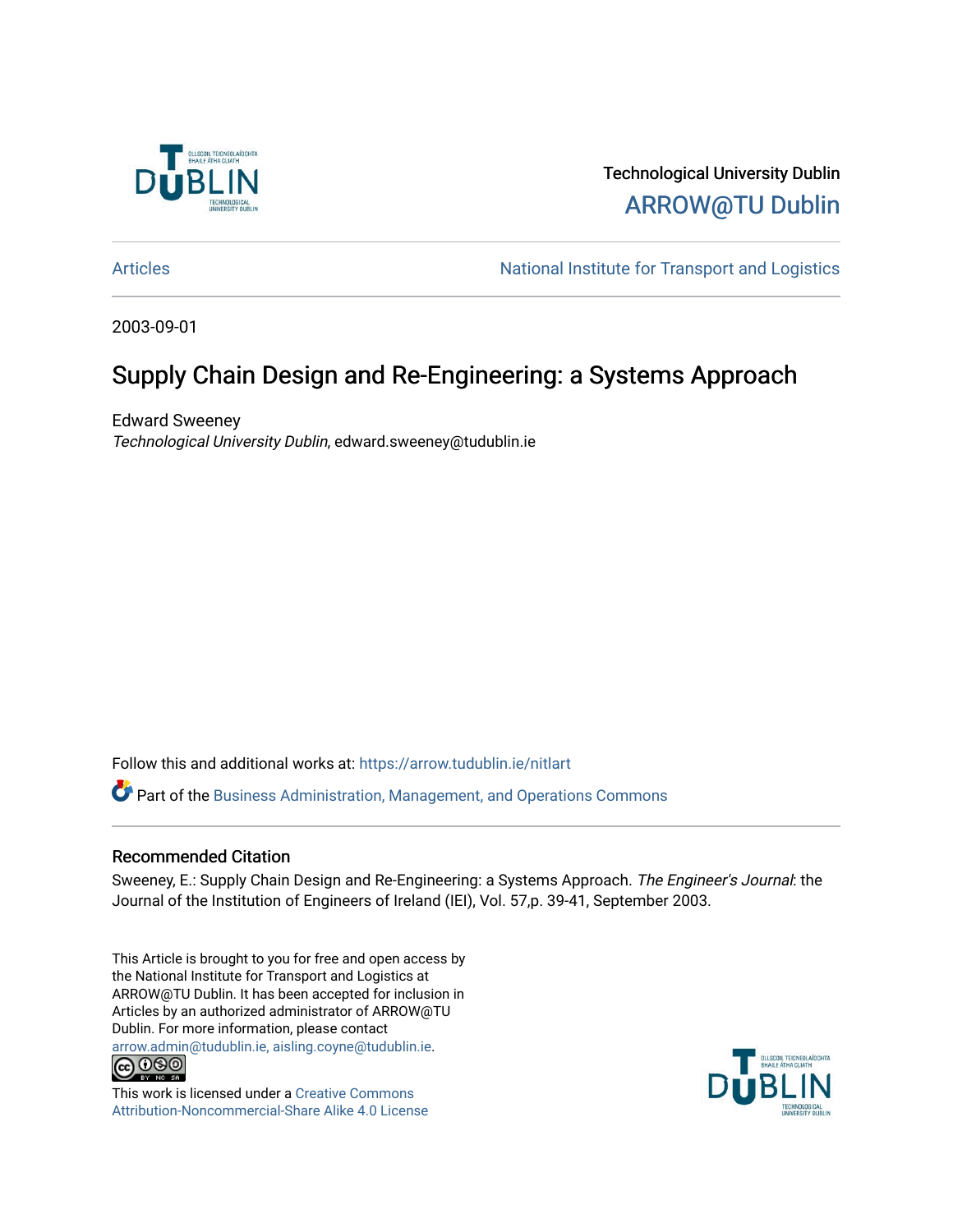



### **SUPPLY CHAIN DESIGN AND RE-ENGINEERING: A SYSTEMS APPROACH**

Edward Sweeney Director of Learning National Institute for Transport and Logistics (NITL) Email: Edward.Sweeney@nitl.ie URL: www.nitl.ie

### **INTRODUCTION**

It is imperative that the process of supply chain design or re-engineering is carried out in a logical and systematic manner. One approach to the task adopts a "systems approach". This article presents:

- 1. Background and philosophy of NITL's systems approach
- 2. An overview of the main elements of NITL's systems approach
- 3. The key stages and worksteps of the systems approach methodology
- 4. Data requirements in the supply chain audit step of the methodology
- 5. An example of a check list for one step of the supply chain audit

### **1. BACKGROUND: SYSTEMS APPROACH PHILOSOPHY**

Companies have long realised the need for company-wide approaches to organisation design and redesign. The development of systems engineering approaches to manufacturing system redesign in the 1970s and 1980s (Hitomi, 1996) was followed by the focus on organisational re-engineering, often based on business processes, in the 1980s and 1990s (Macdonald, 1995). A common feature of all of these approaches is a recognition that "the whole is greater than the sum of the parts". In other words, optimising subsystems (whether those subsystems are functional departments, production sites or individual processes in the manufacturing cycle) can result in a sub-optimised total system. Lack of efficiency and/or effectiveness is often a result of the poorly designed interfaces between subsystems rather than any inherent subsystem weaknesses. There are numerous examples of companies who have generated significant improvements in competitive advantage as a result of the application of this "total systems" thinking.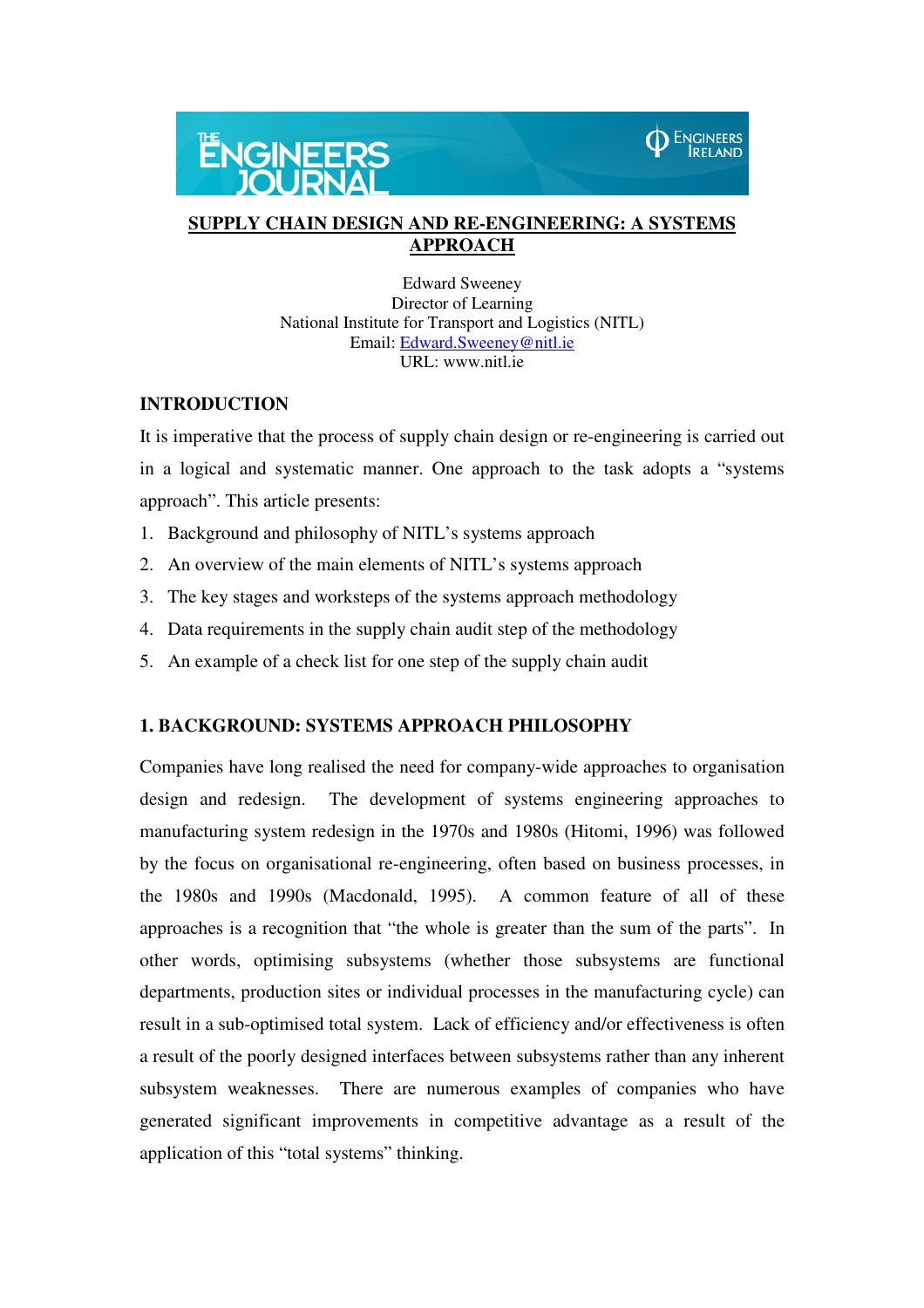It must be recognised that a product is delivered to the ultimate customer through a complex interaction of several companies on the way. The manufacturer's ability to give the customer what they want, when they want it, at the price and quality that they want, is not just determined by the efficiency and effectiveness of the manufacturer's own operation. Inefficiencies anywhere in the supply chain will reduce the chances of the manufacturer successfully competing against other suppliers. Without a proper focus on total supply chain management, therefore, a company will never achieve true competitive advantage (Christopher, 1999). The increasingly international nature of markets and companies has resulted in many companies becoming part of large and complex global supply chains. In addition, the potential benefits associated with emerging electronic commerce technologies provide the potential to simultaneously improve customer service levels and to reduce supply chain costs. These factors have sharpened the focus on the need for improvements in all aspects of supply chain performance.

### **2. AN OVERVIEW OF THE MAIN ELEMENTS OF NITL'S SYSTEMS APPROACH**

NITL's systems approach comprises five main elements:

|        | Principles                                 |  |
|--------|--------------------------------------------|--|
| 3.     | Methodology<br>Guidelines on good practice |  |
| $\sim$ | Techniques<br>Tools                        |  |

The approach is guided by a set of underpinning *principles*. The *methodology* is the kernel of the whole approach and is the series of steps followed in a typical project. The *guidelines on good practice* are principles of best practice adopted in world class companies and which may be incorporated as part of a supply chain design. The *techniques* and computer-based *tools* exist to ensure that all analysis is carried out in a rigorous and objective fashion.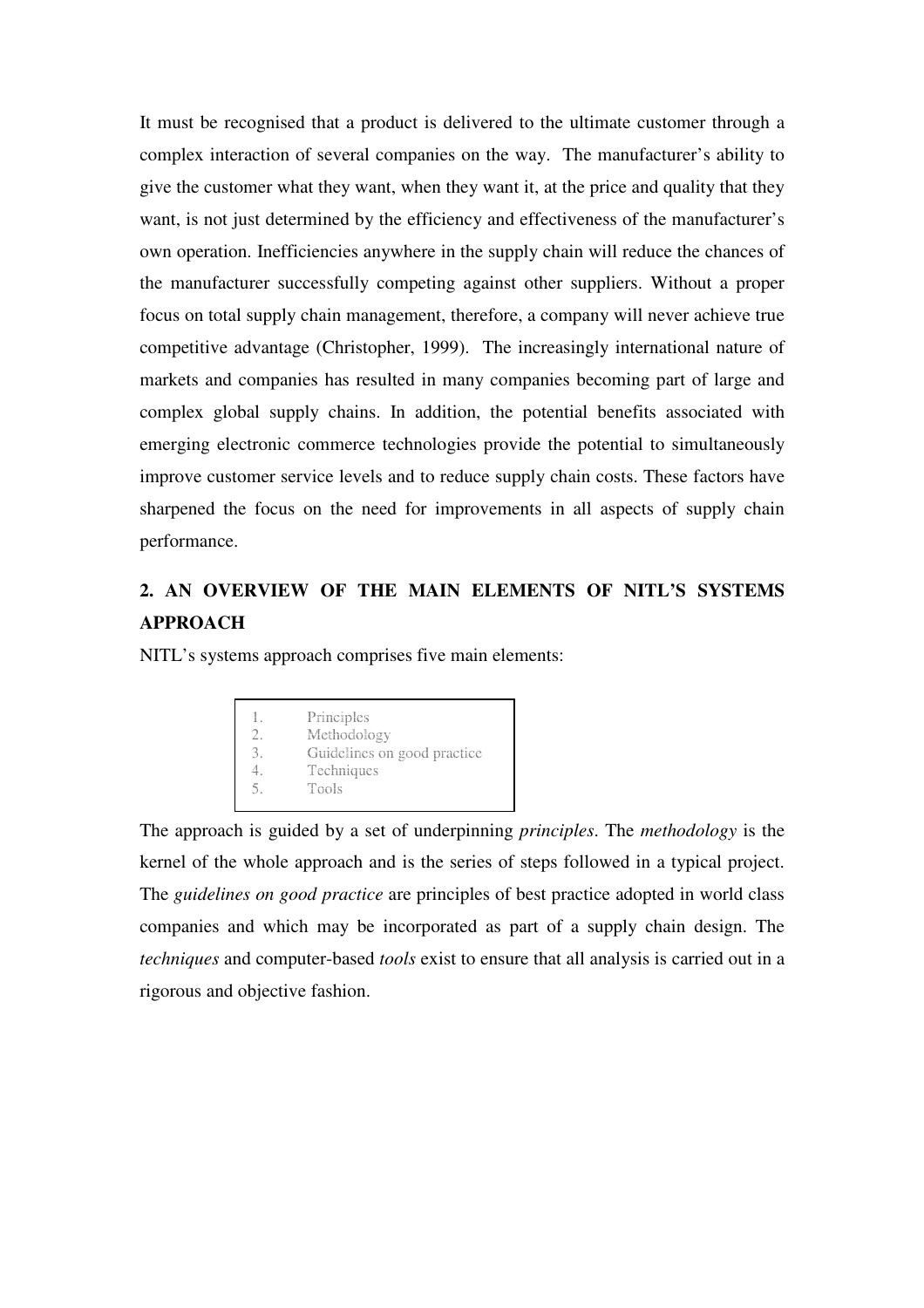## **3. THE KEY STAGES AND WORKSTEPS OF THE SYSTEMS APPROACH METHODOLOGY**

The methodology is the series of steps followed in a typical supply chain design project. It comprises five stages and fourteen steps, as follows.

| STAGE                    | STEP                                                                                                                                                                                                                                                   |
|--------------------------|--------------------------------------------------------------------------------------------------------------------------------------------------------------------------------------------------------------------------------------------------------|
| <b>INITIATION</b>        | - Set project scope, objectives and time plan                                                                                                                                                                                                          |
| <b>DATA COLLECTION</b>   | - Create project team or task force<br>- Determine structure of supply chain and objectives of each element<br>- Supply chain audit: detailed data collection concerning the                                                                           |
|                          | companies and their competitors, markets, currently available resources and<br>future resource requirements                                                                                                                                            |
| <b>ANALYSIS</b>          | - Preliminary analysis of supply chain<br>- Identification of key supply chain business processes                                                                                                                                                      |
| <b>PLANNING / DESIGN</b> | - Realignment of organisation and operations in line with key business<br>processes                                                                                                                                                                    |
| <b>IMPLEMENTATION</b>    | - Detailed design of organisational structures<br>- Detailed design of operational procedures<br>- Develop business plans<br>- Development implementation plans<br>- Implementation of change<br>- Performance measurement<br>- Continuous improvement |

### **4. DATA REQUIREMENTS IN THE SUPPLY CHAIN AUDIT STEP OF THE METHODOLOGY**

The supply chain audit is one of the most important parts of the process of carrying out a supply chain design or re-engineering project, as shown in the methodology presented earlier.

The supply chain audit can be defined as follows:-

A review of a company's supply chain, in which its resources, capacity and capability are measured. The review should be structured and objective. The results of the review should be compared with the requirements of the company and its intended customers. From this comparison the suitability of the existing resources and organisation can be assessed, and the requirements for effective supply chain change can be identified.

In our methodology we use the term to refer in particular to the process of the gathering of data. In carrying out supply chain design, we can consider most of the relevant data as falling into four categories:

- The project
- General company background and performance data
	- Market data status and requirements of the market
- Current resource data

The data required at each of these stages is detailed into a checklist as follows.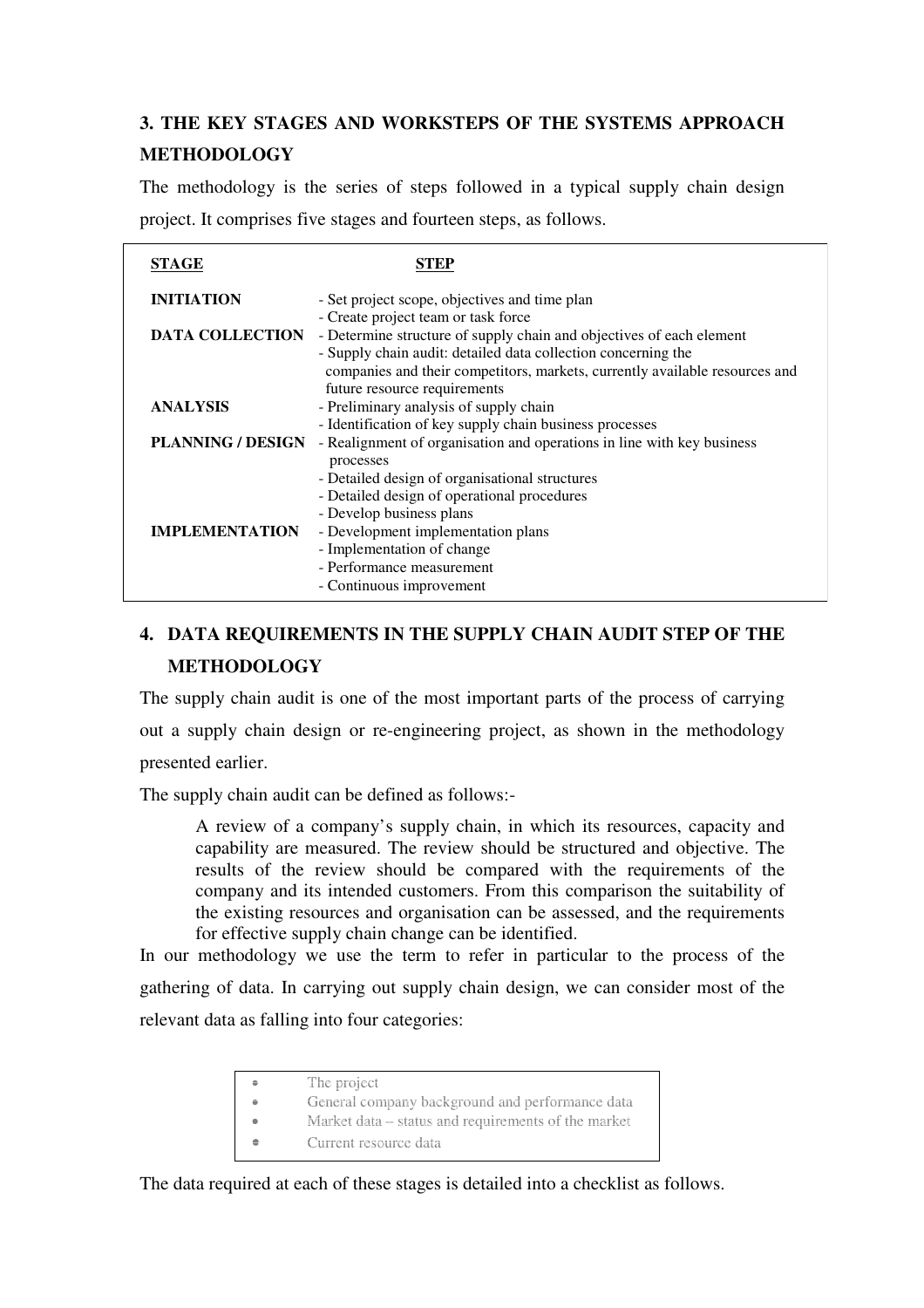|                                       | <b>PART I - THE PROJECT</b>                   |                                                       |  |  |
|---------------------------------------|-----------------------------------------------|-------------------------------------------------------|--|--|
|                                       | 49                                            | Project scope                                         |  |  |
|                                       |                                               |                                                       |  |  |
|                                       |                                               | <b>PART II - GENERAL BACKGROUND &amp; PERFORMANCE</b> |  |  |
|                                       | 曲                                             | Corporate background                                  |  |  |
|                                       | 债                                             | Division specific data                                |  |  |
|                                       |                                               | Strategy - corporate & div.                           |  |  |
|                                       |                                               | Overall financial performance                         |  |  |
|                                       | 楹                                             | Performance measurement system                        |  |  |
|                                       | PART III - THE MARKET - STATUS & REQUIREMENTS |                                                       |  |  |
|                                       | 曲                                             | The market                                            |  |  |
|                                       | 命                                             | The customers                                         |  |  |
|                                       |                                               | The order patterns                                    |  |  |
|                                       |                                               | The competitors                                       |  |  |
|                                       |                                               | Current products                                      |  |  |
|                                       | 49                                            | Future products (at the engineering / design phase)   |  |  |
| PART IV - CURRENT RESOURCES AVAILABLE |                                               |                                                       |  |  |
|                                       | 命                                             | The supply chain structure                            |  |  |
|                                       | ŵ                                             | Purchasing and suppliers                              |  |  |
|                                       |                                               | Manufacturing or operations                           |  |  |
|                                       |                                               | Transportation                                        |  |  |
|                                       |                                               | Warehousing                                           |  |  |
|                                       |                                               | Information technology                                |  |  |
|                                       |                                               | People                                                |  |  |
|                                       |                                               |                                                       |  |  |

# **5. AN EXAMPLE OF A CHECK LIST FOR ONE STEP OF THE SUPPLY CHAIN AUDIT**

At NITL we have developed a checklist of typical data elements for each step of the supply chain audit. One such checklist (for the *purchasing and suppliers* step) is shown below. ٦

| <b>Purchasing and Suppliers</b>              |
|----------------------------------------------|
| Number-                                      |
| Number of parts:-                            |
| Location:-                                   |
| Transport:-                                  |
| Lead time:-                                  |
| Quality:-                                    |
| Inspection procedures internal and external: |
| Order sizes:-                                |
| Reliability:-                                |
| Basis for make/buy/subcontract decisions:-   |
| Method of assessment/selection:-             |
| Supplier rating procedures:-                 |
|                                              |
| Collaboration/partnerships:-                 |
| Multi/single sourcing:-                      |
| Dependency on suppliers:-                    |
| Communication systems:-                      |
| Supplier development:-                       |
| Current/future trends:-                      |
| $SWOT$ :-                                    |